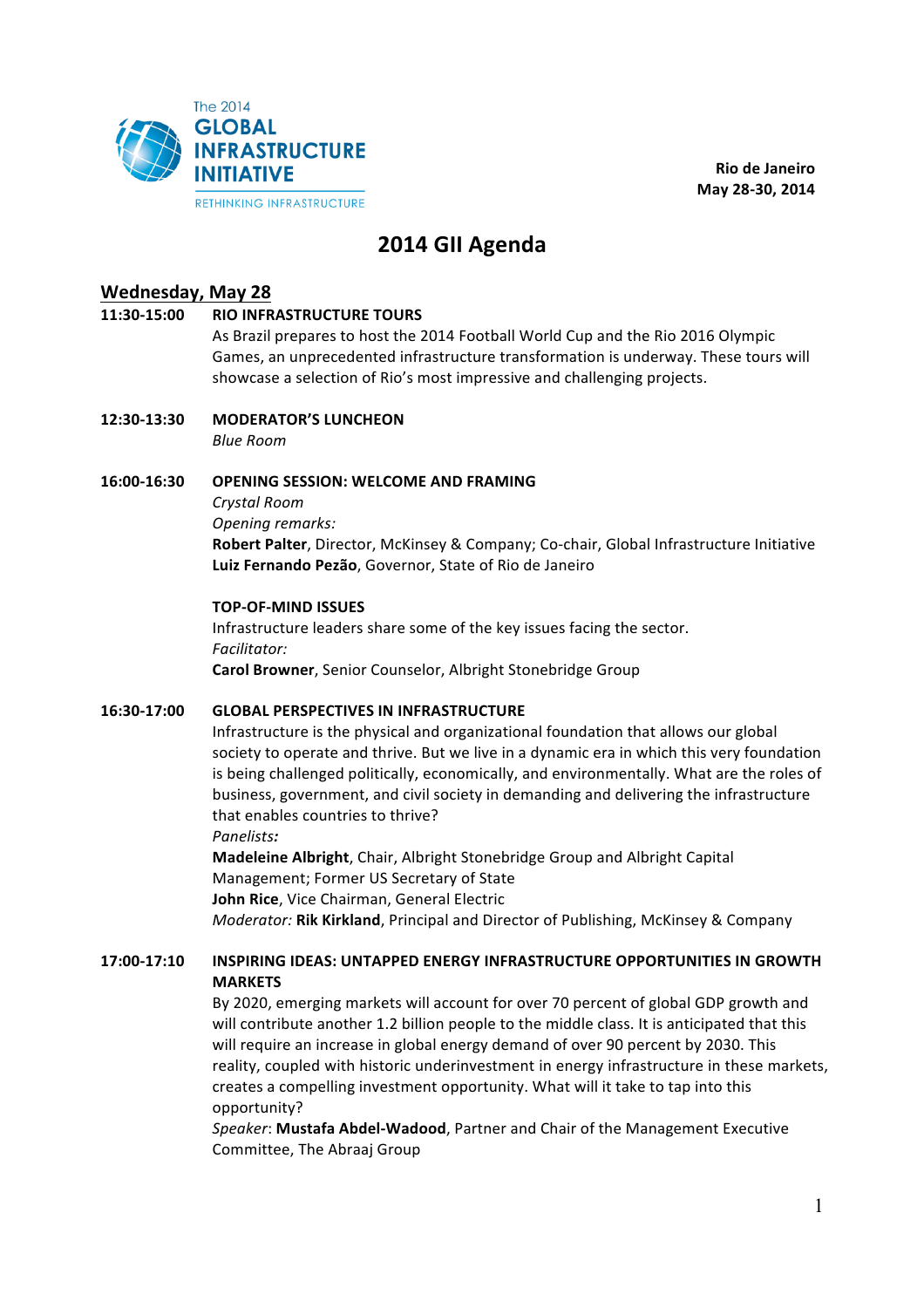# **17:10-17:50 BREAKING DOWN THE SILOS BETWEEN PUBLIC AND PRIVATE SECTORS**

Infrastructure is a cross-disciplinary industry, needing the engagement of all stakeholders throughout the asset life cycle—but this rarely happens. How do we remove the silos and promote collaboration while ensuring a clear allocation of risks and roles? What is the right level of governance that aligns departments/sectors/regions; delineates technical from political decisions; ensures the continuity of budgets and plans beyond political cycles; and sets incentives for innovation? *Panelists:*

Lee McIntire, Executive Chairman, CH2M Hill Companies

**Fred Hochberg**, Chairman and President, Export-Import Bank of the United States Luis Alberto Moreno, President, Inter-American Development Bank *Moderator:* **Julian Mills**, Principal, McKinsey & Company; Co-chair, Global Infrastructure Initiative

# **17:50-18:00 INSPIRING IDEAS: ACTIVATING A \$1 TRILLION A YEAR PRODUCTIVITY OPPORTUNITY**

Countries around the world are struggling to deliver the infrastructure needed to support economic growth. By 2030, \$57 trillion will need to be invested efficiently to solve the infrastructure challenges—more than the value of today's stock. To realize this goal, the world needs to significantly improve its infrastructure delivery system to prioritize project selection, streamline delivery, and optimize performance. A recently developed infrastructure diagnostic may be the solution to help countries, states, and cities develop a clear road map to meet their infrastructure needs and drive transformational change.

*Speaker:* **Nicklas Garemo**, Director, McKinsey & Company and **Martin Hjerpe**, Principal, McKinsey & Company

#### **18:00-19:00 RECEPTION**

*Gallery Room*

# **19:00-21:30 DINNER AND KEYNOTE DISCUSSION**

*Palm Room*

*Speaker:*  Anthony Foxx, Secretary of Transportation, US Department of Transportation *Moderator:* **Robert Palter**, Director, McKinsey & Company; Co-chair, Global Infrastructure Initiative

#### **21:30 NIGHTCAP**

*Nobre Terrace*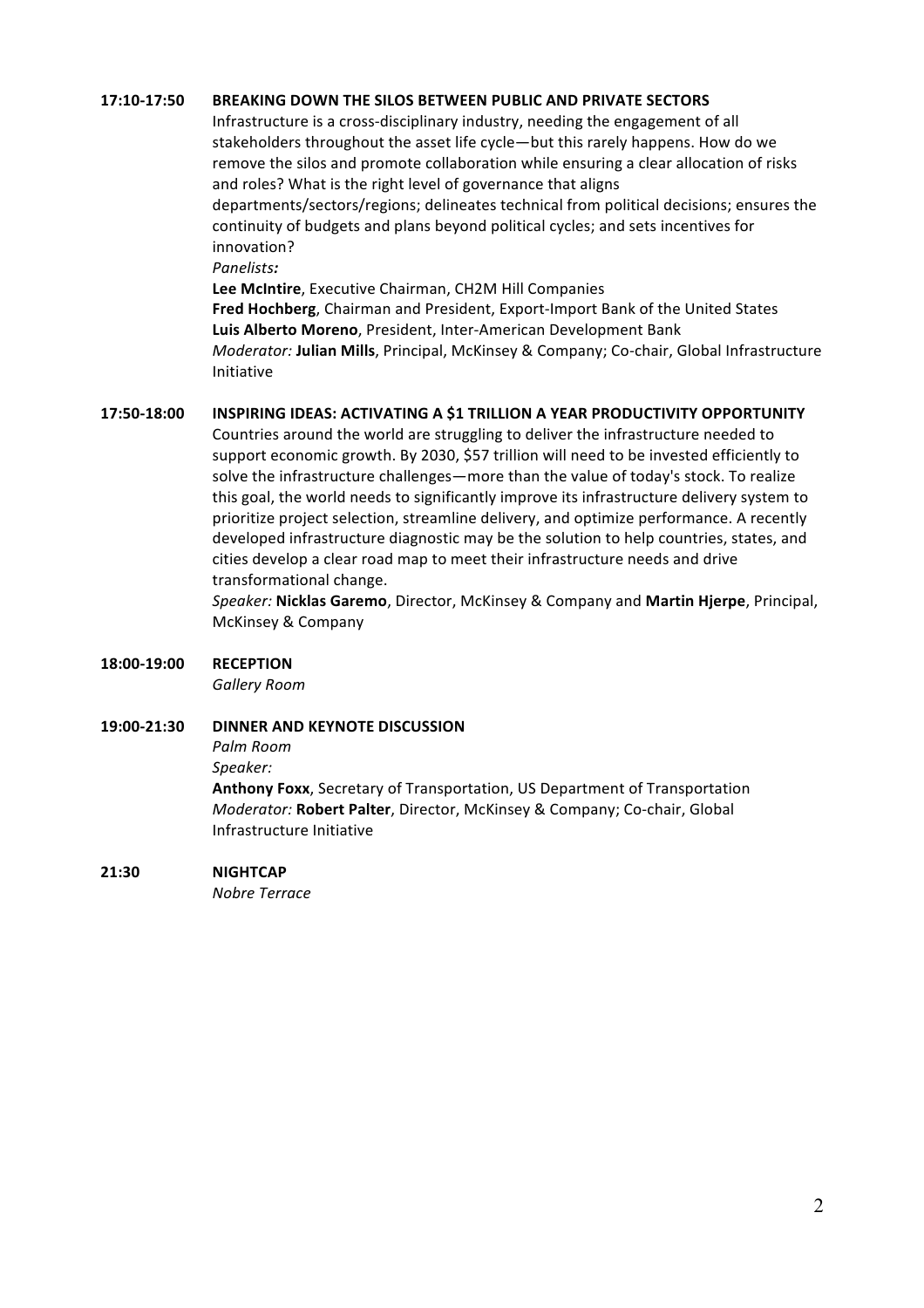# **Thursday, May 29**

# 08:00-09:00 **BREAKFAST DISCUSSION SESSIONS**

Participants select one of three concurrent sessions:

#### **PLAN: STRUCTURING PROJECTS FOR SUCCESS**

*Nobre Room*

Many projects fail to be completed or get stuck and need to be restructured. How do we structure quality projects that are attractive to all stakeholders and include a clear allocation of risks and roles? What are some of the tangible, replicable approaches? *Discussion Leaders:*

**Frank Beckers**, Senior Advisor, McKinsey & Company

**Samir Brikho**, Chief Executive, AMEC

**Alejandro Murat**, Director General, INFONAVIT

*Moderator*: Stefan Matzinger, Director, McKinsey & Company

# **FINANCE: DETERMINING KEY SUCCESS FACTORS FOR INVESTING IN EMERGING MARKETS**

*Rio Room*

Private financing of greenfield projects in emerging markets presents one of the most exciting yet difficult opportunities for infrastructure investment. How risky is it and how can investors ensure that their returns compensate them for their risks? What can emerging-market investors do to boost returns and reduce risks in these markets? *Discussion Leaders:*

**Nick O'Neil**, Managing Director, Macquarie Infrastructure and Real Assets **Sinthya Roesly, Chief Executive Officer, Indonesia Infrastructure Guarantee Fund Macky Tall,** Senior Vice President, Infrastructure, Caisse de dépôt et placement du Québec

*Moderator*: Bernard Sheahan, Director Global Infrastructure and Natural Resources, IFC

# **BUILD: DELIVERING MEGAPROJECTS EFFICIENTLY, ON TIME AND ON BUDGET** *Blue Room*

Over the past 20 years, the infrastructure sector has consistently experienced low productivity improvements, with megaprojects notorious for delays and budget overruns. Why do things go wrong and what can policy makers, project owners, and contractors do to enhance productivity and achieve better outcomes? What are the best ways to enable and deliver megaprojects more efficiently, at the system and project level?

*Discussion Leaders:*

Luis Castilla, Chief Executive Officer, ACCIONA Infrastructure, Water and Services **Alan Krause, Chairman and CEO, MWH Global** 

**John Peabody**, Deputy Commanding General for Civil and Emergency Operations, U.S. Army Corps of Engineers

*Moderator:* **Nicklas Garemo**, Director, McKinsey & Company

#### **09:15-09:20 WELCOME BACK REMARKS**

#### *Crystal Room*

Speaker: **Julian Mills**, Principal, McKinsey & Company; Co-chair, Global Infrastructure Initiative

#### **09:20-09:30 INSPIRING IDEAS: HOW TO MAKE A CITY GREAT**

By 2030, 60 percent of the world's population will live in cities. That could mean great things for economic and social development—if cities handle their expansion wisely.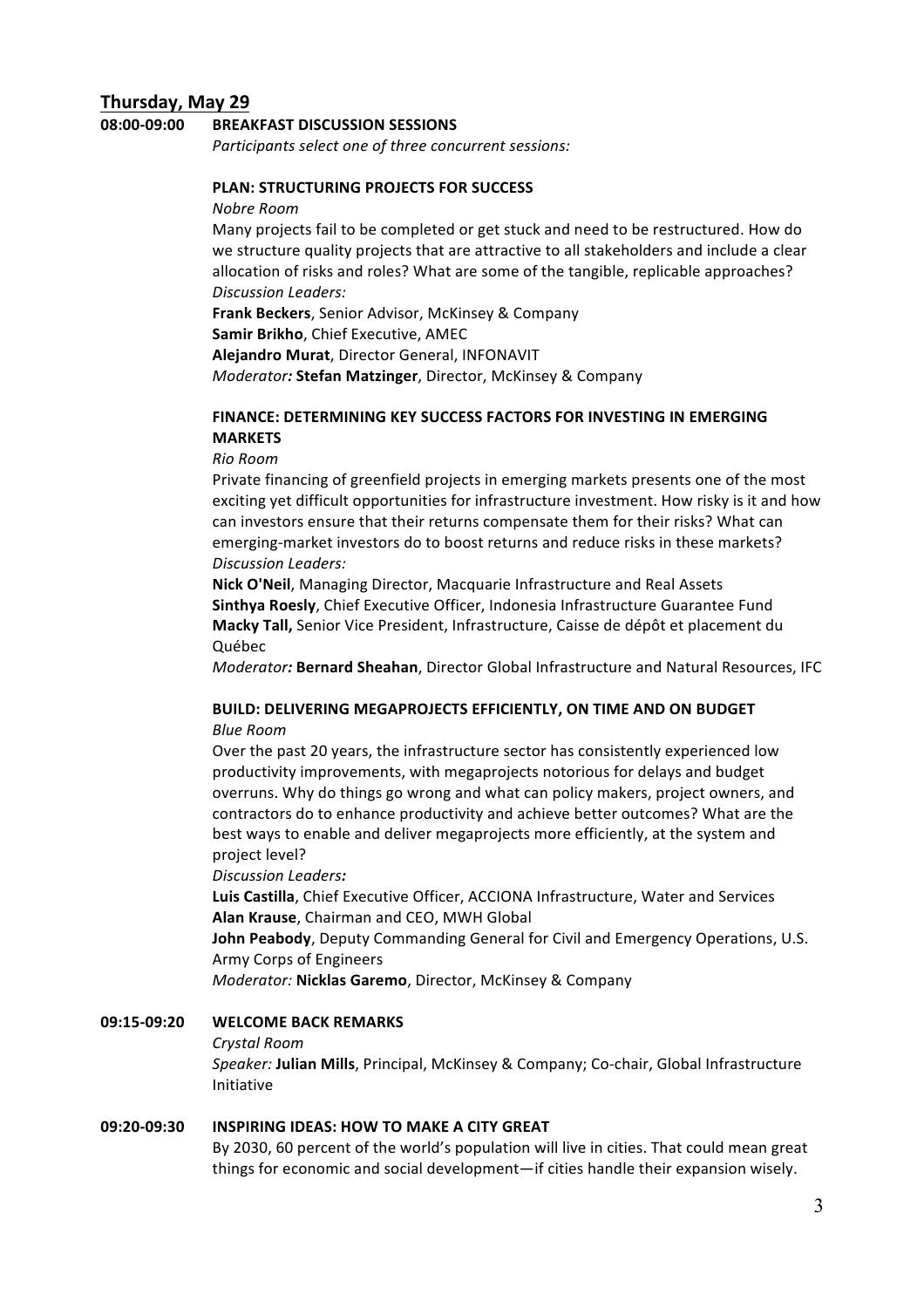How do cities prepare for the impacts of massive urbanization, take advantage of the opportunities it offers, and build in resilience for the inevitable changes. Speaker: **Jonathan Woetzel**, Director, McKinsey & Company

### **09:30-10:10 PLAN: CREATING A MASTER PLAN**

To maximize the chances for success, a country/city needs to create an infrastructure master plan that is aligned with its socioeconomic development goals, environmental constraints, and overall strategy. What are the steps to create a coherent roadmap to deliver the vision? How do we overcome political pressure to pursue visible projects that are not economically viable? What processes are required to ensure that the plan gets implemented?

*Panelists:*

**Fahd Al-Rasheed,** Managing Director and CEO, King Abdullah Economic City Paulo Sergio Passos, President, Planning and Logistics SA **Alberto Vallarino**, President, Grupo Verdeazul *Moderator:* Ben Cheatham, Principal, McKinsey & Company

### **10:10-10:20 INSPIRING IDEAS: AFFORDABLE HOUSING FOR 1 BILLION PEOPLE**

By 2025, approximately 200 million more households or 1 billion people will require affordable housing in cities around the world. This is in addition to estimated 180 million households who live in sub-standard conditions or are financially over-extended. Solving this challenge will have massive social, economic and political implications. What are big ideas to envision, plan, finance, deliver and sustain affordable housing for a billion lives within the coming decade?

Speaker: Sangeeth Ram, Principal, McKinsey & Company

# **10:20-11:00 FINANCE: MATCHING RESOURCES WITH OPPORTUNITIES**

With an estimated US \$3 trillion in annual infrastructure investment moving around the world, there is a need to match quality projects with financing. How can we better bridge the gap between untapped capital and attractive projects in need of funding? What will it take to expand the pipeline of well-prepared, bankable projects? How can investors, operators, developers, and government team up more systematically to prepare and then finance projects?

*Panelists:*

**Mustafa Abdel-Wadood**, Partner and Chair of the Management Executive Committee, The Abraaj Group

Alain Carrier, Managing Director and Head of Europe, Global Head of Infrastructure, CPPIB

Abrahão Pio dos Santos Gourgel, Minister of the Economy, Republic of Angola **John Rice**, Vice Chairman, General Electric

*Moderator:* **Robert Palter**, Director, McKinsey & Company; Co-chair, Global Infrastructure Initiative

#### **11:00-11:30 NETWORKING BREAK**

#### **11:30-12:10 BUILD: ATTAINING COST-EFFICIENT CONSTRUCTION**

#### *Crystal Room*

To increase productivity and reduce costs throughout the industry, modularization, standardization, outsourcing, and lean construction have worked effectively in isolated instances. Yet, these practices are not consistently replicated on a broader scale, resulting in limited industry-wide gains. How can policy makers rethink building codes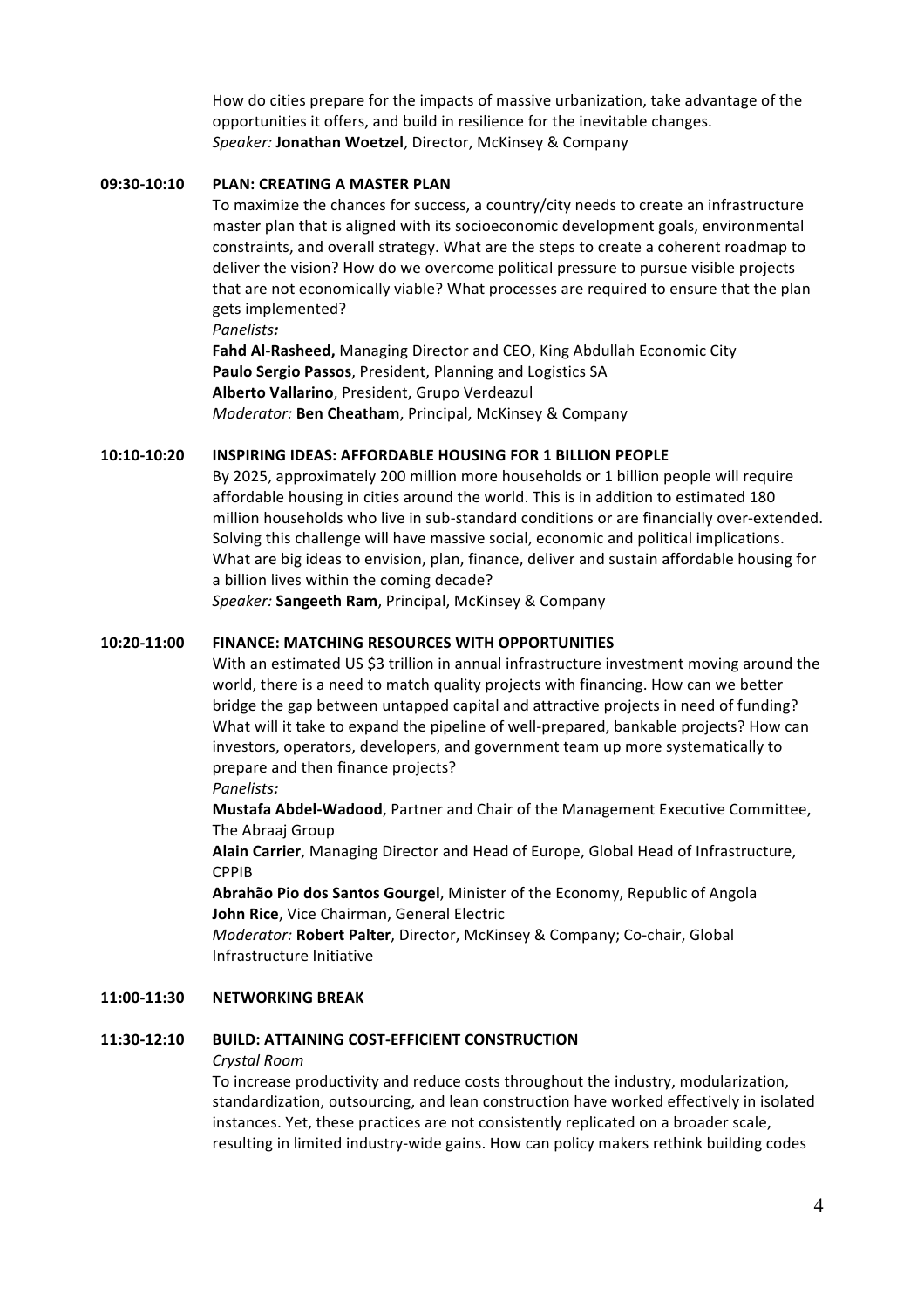and design standards, and optimize global sourcing? Where can owners, engineers, and construction companies realize cost efficiency at a greater scale? *Panelists:* **Jose Ivo**, SVP and Region President for the Americas, Bechtel Patrick Natale, Executive Director, American Society of Civil Engineers **Zhang Yue**, Chairman and CEO, BROAD Group *Moderator:* **Jonathan Woetzel**, Director, McKinsey

#### **12:10-12:20 INSPIRING IDEAS: THE DRIVERLESS CITY**

The increasing deployment of sensors and hand-held electronics is rapidly turning the vision of the driverless city into reality. Successfully deployed, the driverless city will transform transport infrastructure, congestion, and many other facets of urban living. Speaker: Carlo Ratti, Founder, Carlo Ratti Associati; Director, Senseable City Laboratory, Massachusetts Institute of Technology

### 12:20-13:00 OPERATE: DYNAMICALLY MANAGING USER FLOWS

An abundance of data on the status of infrastructure and its users is available but rarely used effectively. How can big data help us get more out of infrastructure, enable higher utilization at more predictable service levels, and enhance customer satisfaction? What barriers need to be overcome?

*Panelists:*

Lance Hockridge, Managing Director and CEO, Aurizon **Dirk John**, Chief Executive Officer, Road & City Mobility, Siemens **Torbjörn Suneson**, Senior Advisor, Trafikverket, Swedish Transport Administration *Moderator:* Julian Mills, Principal, McKinsey & Company

**13:00-14:00 LUNCH**

*Palm Room*

# **14:15-15:15 DISCUSSION SESSIONS** *Participants select one of three concurrent sessions:*

# **PLAN: FIXING REGULATION**

*Rio Room*

Infrastructure investors and owners need stable regulation and political support over a period lasting longer than a typical government term. How do we ensure regulation that provides clarity and continuity for investors? What levers can accelerate project approval and ensure that investors receive appropriate returns on their investments? *Discussion Leaders:*

**Anne Baldock**, Former Partner, Allen & Overy Ana Fernandes, Chairwoman, Energias do Brasil **Bruce Hogg**, Vice President and Head of Americas, CPPIB *Moderator*: **Arlindo Eira Filho**, Principal, McKinsey & Company

#### **FINANCE: IMPROVING RISK MANAGEMENT**

#### *Nobre Room*

De-risking projects for investors is a critical step to enable the flow of capital to infrastructure initiatives. How can risk be better segmented and measured? What role can capital providers play in helping sponsors prioritize and structure projects to make them more attractive? What roles can development banks, pension funds, and insurance companies play in risk management? *Discussion Leaders:*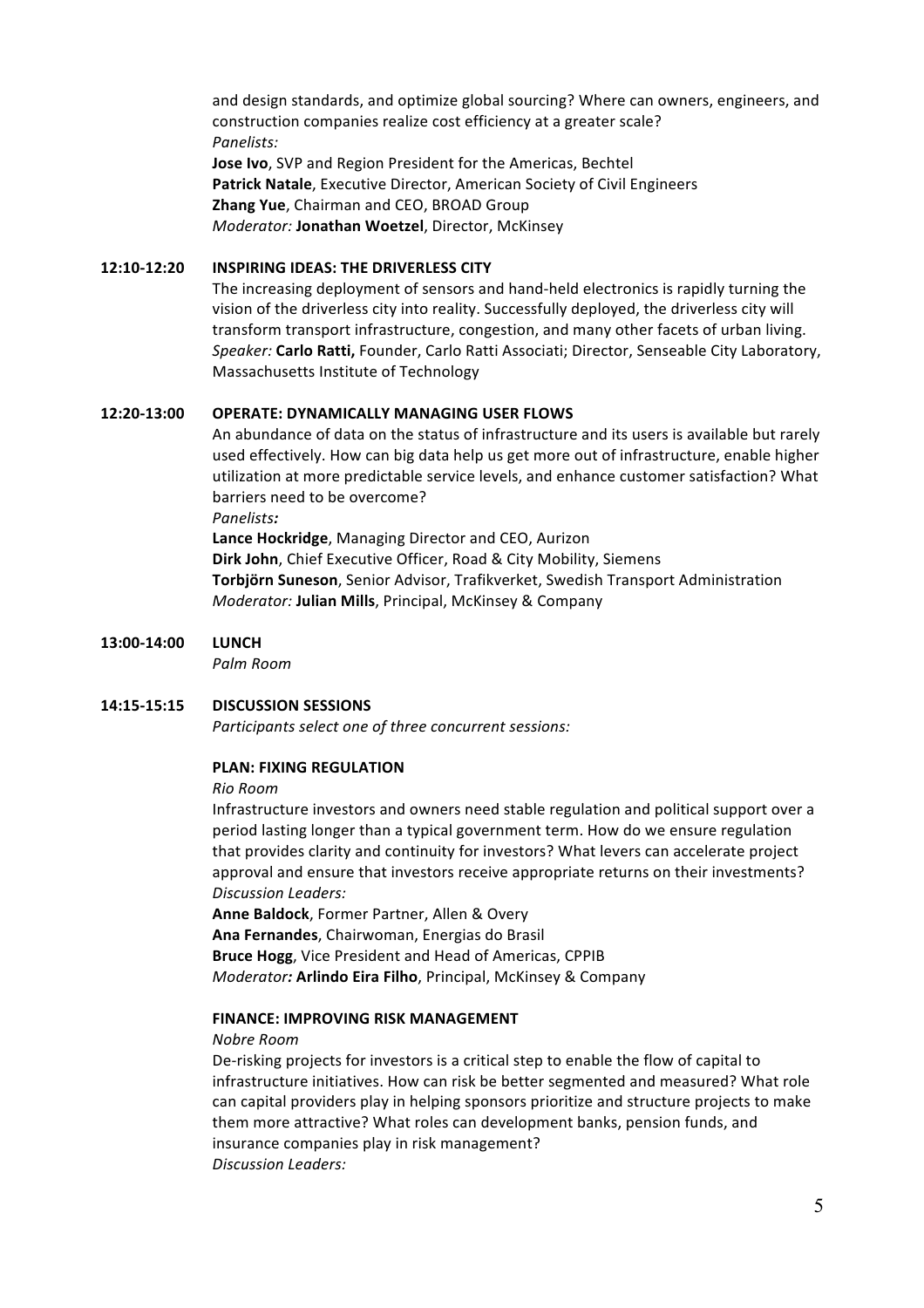**Matthew Farnum-Schneider**, Director Business Development and Strategy, Prudential **Tabish Gauhar, Partner and Head of Infrastructure, The Abraaj Group** Fred Hochberg, Chairman and President, Export-Import Bank of the United States **Roberto Zurli**, Managing Director, Brazilian Development Bank *Moderator*: Laurie Mahon, Managing Director and Global Head Infrastructure Finance Group, Canadian Imperial Bank of Commerce

# **OPERATE: REVISING MAINTENANCE TACTICS TO IMPROVE PRODUCTIVITY** *Blue Room*

Effective maintenance approaches can dramatically boost asset productivity. What determines whether operators pursue a preventive or reactive approach? Should one bundle or unbundle assets? How do operators establish best practices and increase productivity across dispersed maintenance units? *Discussion Leaders:*

Nazir Alli, Chief Executive Officer, South African National Roads Agency **Roman Starovoit, Head Federal Road Agency, Russian Federation Torbjörn Suneson**, Senior Advisor, Trafikverket, Swedish Transport Administration *Moderator:* Carl-Stefan Neumann, Director, McKinsey & Company

### 15:25-16:25 **DISCUSSION SESSIONS**

*Participants select one of three concurrent sessions:* 

# **PLAN: WINNING PUBLIC SUPPORT FOR BIG INFRASTRUCTURE INVESTMENTS** *Nobre Room*

Even when large, complex projects are delivered on time and on budget, they are often perceived as failures because public perception is not well managed. What does it take to get the key stakeholders aligned and win the public debate? *Discussion Leaders:*

**Malik Dechambenoit**, Partner and Co-founder, Gumbi, Dechambenoit & Associates **Stan Greenberg**, Chief Executive Officer, Greenberg, Quinlan Rosner Research **Marcelo Haddad**, President, Rio Negócios

David Middleton, Chief Executive, Transport Scotland *Moderator*: Carol Browner, Senior Counselor, Albright Stonebridge Group

# **BUILD: ALIGNING INCENTIVES ACROSS THE VALUE CHAIN**

#### *Rio Room*

Large projects are complex, with hundreds of interfaces across different stakeholder groups. Many of these stakeholders are not incentivized to deliver on time and on budget, and some actually benefit from delays. What can be done to align stakeholders in the value chain? Can we realize the goal by rethinking contracting practices or will it require industry restructuring?

#### *Discussion Leaders:*

Paulo Cesena, Chief Executive Officer, Odebrecht Transport **Carlos António Vasconcelos Mota dos Santos**, Chairman, Grupo Mota-Engil **Garry Pita, Group Chief Supply Chain Officer, Transnet Michael Schäfer**, Partner, Freshfields Bruckhaus Deringer *Moderator*: Darya Borisova, Principal, McKinsey & Company

# **OPERATE: LEVERAGING ANCILLARY REVENUES TO IMPROVE INFRA-ECONOMICS** *Blue Room*

Ancillary services generate a significant portion of revenues for infrastructure companies. However, performance in this area varies widely, so what are the key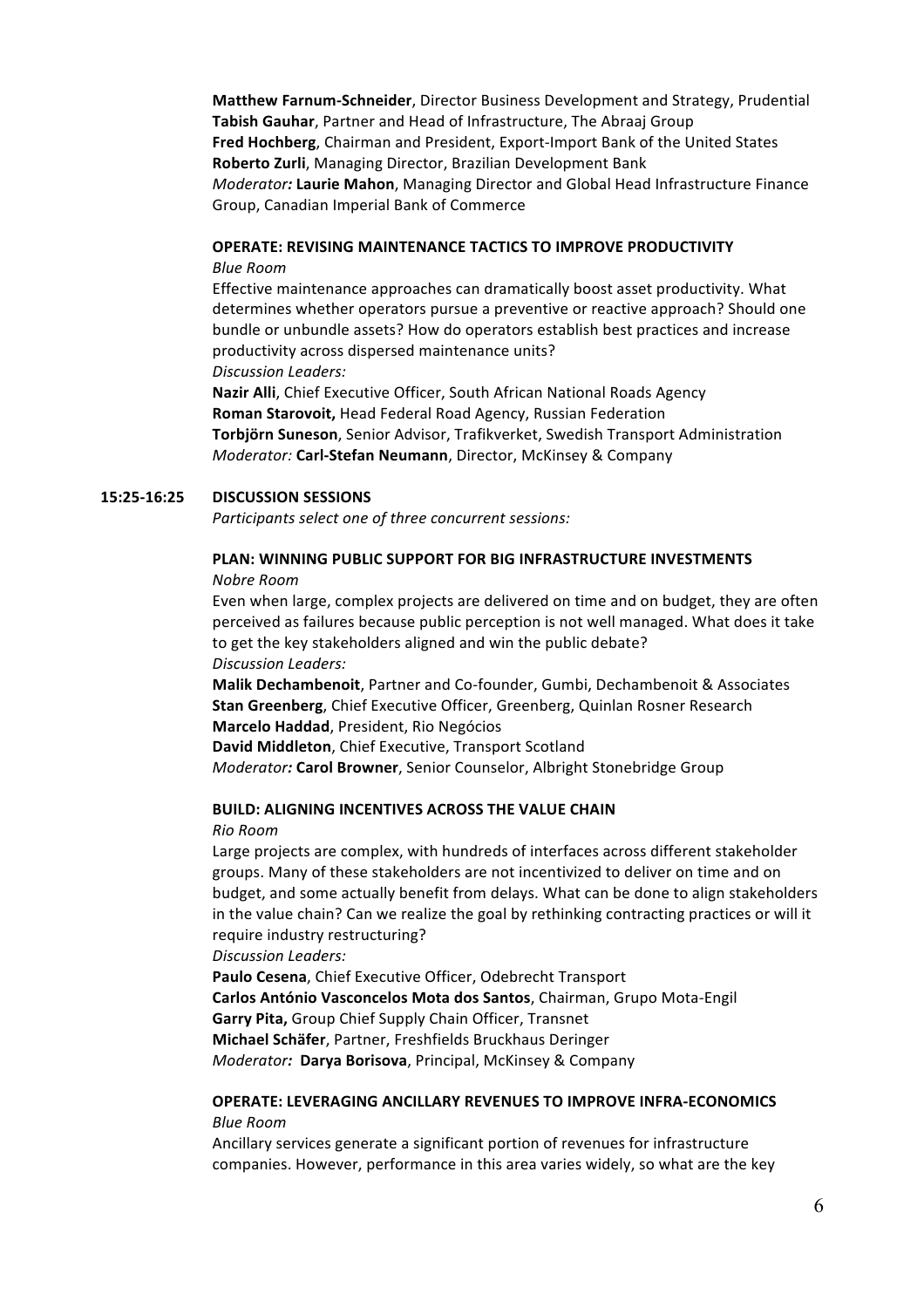ingredients of success? What opportunities does technology provide to boost performance? How can we balance the tradeoffs between achieving excellence in core operations and fully exploiting ancillary opportunities? *Discussion Leaders:* Lance Hockridge, Managing Director and CEO, Aurizon

**Elie Maalouf**, Senior Advisor, McKinsey & Company; former CEO, HMSHost Corporation *Moderator*: Mike Kerlin, Principal, McKinsey & Company

## **16:25-16:40 SWITCH BREAK**

### **16:40-16:50 INSPIRING IDEAS: UPDATE FROM RIO**

*Crystal Room*

In preparing for the FIFA World Cup and Rio 2016 Olympics, the Marvelous City is undergoing unprecedented changes that will impact the city and its residents from a socio-economic and environmental perspective. Rio's Mayor will share some of the most exciting developments and biggest challenges facing the city. Speaker: **Eduardo Paes**, Mayor, Rio de Janeiro

# **16:50-17:30 FUTURE-PROOFING OUR CITIES**

In today's volatile world, cities are most vulnerable to the impacts of a plethora of environmental risks. To prevent long-term harm to social and economic progress, cities must start taking steps to future-proof their development. Because each city is unique, how does one determine a strategy to adapt to its future? What cities are proactively investing in the right hard and soft infrastructure to promote long-term prosperity and growth? 

*Panelists:*

**Roland Busch,** Member, Managing Board, and Global CEO, Infrastructure & Cities Sector, Siemens **Reinier de Graaf, Partner, OMA** 

**Eduardo Paes, Mayor, Rio de Janeiro** 

*Moderator:* Jonathan Woetzel, Director, McKinsey & Company

#### **17:30-18:00 KEYNOTE INTERVIEW**

**Speaker: Kevin Rudd**, 26th Prime Minister of Australia *Moderator:* Rik Kirkland, Principal and Director of Publishing, McKinsey & Company

- **18:00-19:30 BREAK**
- **19:30-21:30 DINNER AND ENTERTAINMENT** *Nobre Room*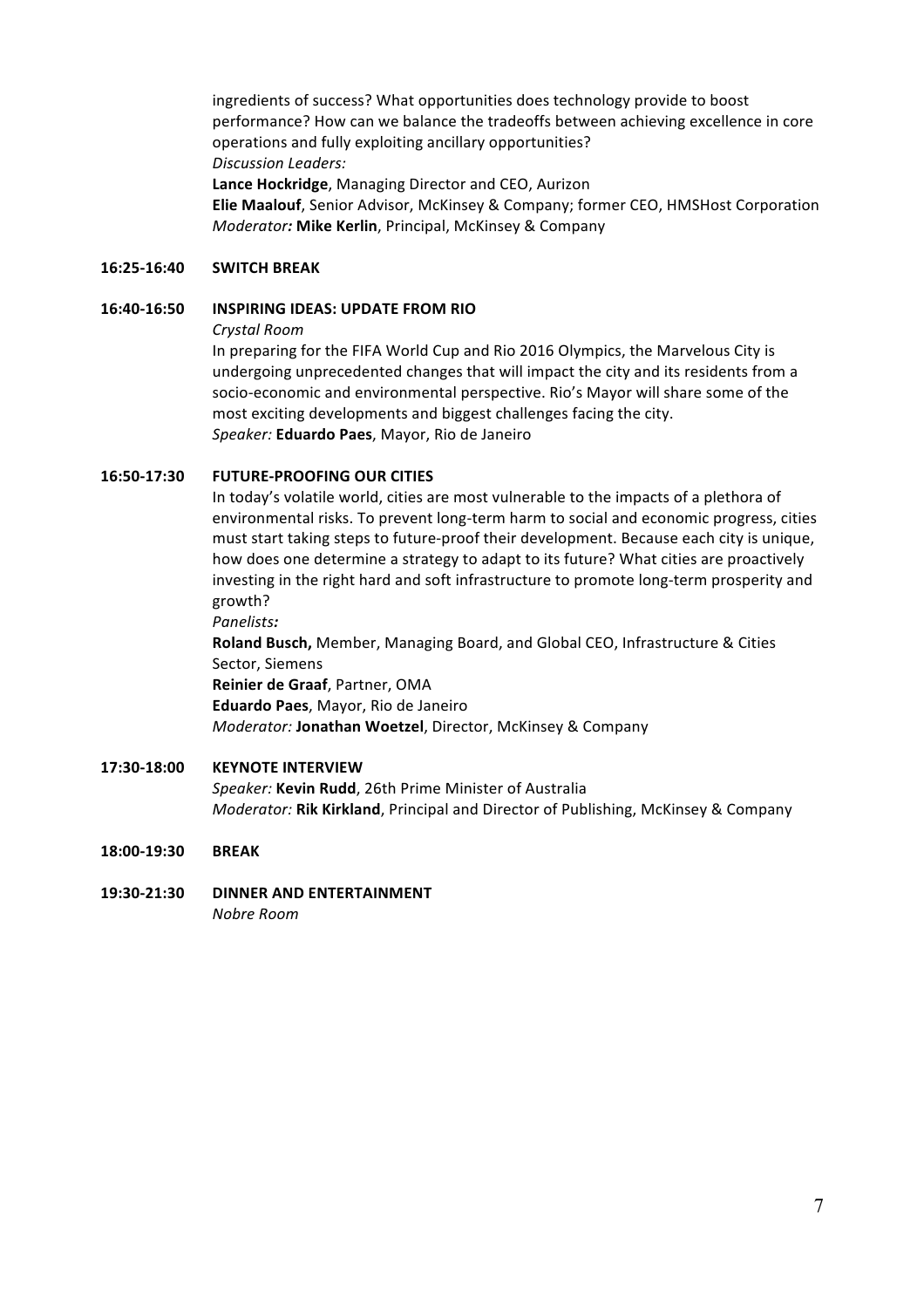# **Friday, May 30**

#### 08:00-09:00 BREAKFAST DISCUSSION SESSIONS

Participants select one of three concurrent sessions:

# **FINANCE: MAKING PUBLIC-PRIVATE FINANCING MODELS ATTRACTIVE**

#### *Nobre Room*

Public-private partnerships (PPPs) often provide a critical vehicle through which to get big infrastructure projects done. What does it take to build a PPP program at scale? What innovative public-private financing models have emerged in recent years? How do we set the conditions to get funding right, including suitable user charges? *Discussion Leaders:*

**Zia Dean**, Founding Partner, Chaucer Capital

**Emma Sri Martini**, President Director, PT Sarana Multi Infrastruktur Lee McIntire, Executive Chairman, CH2M Hill Companies **Roberto Claudio Rodriguez Bezerra Neto**, Mayor, City of Fortaleza *Moderator*: **Robert Palter**, Director, McKinsey & Company; Co-chair, Global Infrastructure Initiative

#### **BUILD: REPLICATING TOP PROJECT-MANAGEMENT PERFORMANCE**

*Rio Room*

Several studies indicate that the most important driver of project performance is the capability of the project manager (PM). Is this inevitable or could institutional capabilities be built to improve performance of the delivery system overall? How do you identify your peak performers and build these capabilities in your business? At an industry level, what can be done to bridge the talent gap and incentivize good PMs? *Discussion Leaders:*

**Ofer Kotler**, Chief Executive Officer, Shikun & Binui

**Danny Marian**, Chairman, Israeli Association of Construction and Infrastructure Engineers

**Tim McManus**, Senior Vice President and Director; Global Program Management, AECOM

Patrick Natale, Executive Director, American Society of Civil Engineers *Moderator:* Nicklas Garemo, Director, McKinsey & Company

#### **OPERATE: TAKING END-USER FUNDING TO THE NEXT LEVEL**

#### *Blue Room*

End-user pricing can be an effective tool to fund infrastructure assets and flatten peaks in demand. But demand management is often found to be a theoretical panacea, with significant obstacles experienced in the implementation phase. How do we increase the percentage of end-user funding of existing infrastructure? How can we bring innovation and advanced analytics to demand management? What lessons have we learned in effectively managing the transition with regulators and the public? *Discussion Leaders:*

**Nazir Alli**, Chief Executive Officer, South African National Roads Agency **Marcelo Araujo, Executive President, Grupo Libra** Carlo Ratti, Founder, Carlo Ratti Associati; Director, Senseable City Laboratory, Massachusetts Institute of Technology

*Moderator:* Mauricio Janauskas, Associate Principal, McKinsey & Company

# **09:10-09:20 INSPIRING IDEAS: DIGITIZATION, THE NEXT HORIZON FOR INFRASTRUCTURE OPERATORS**

*Crystal Room*